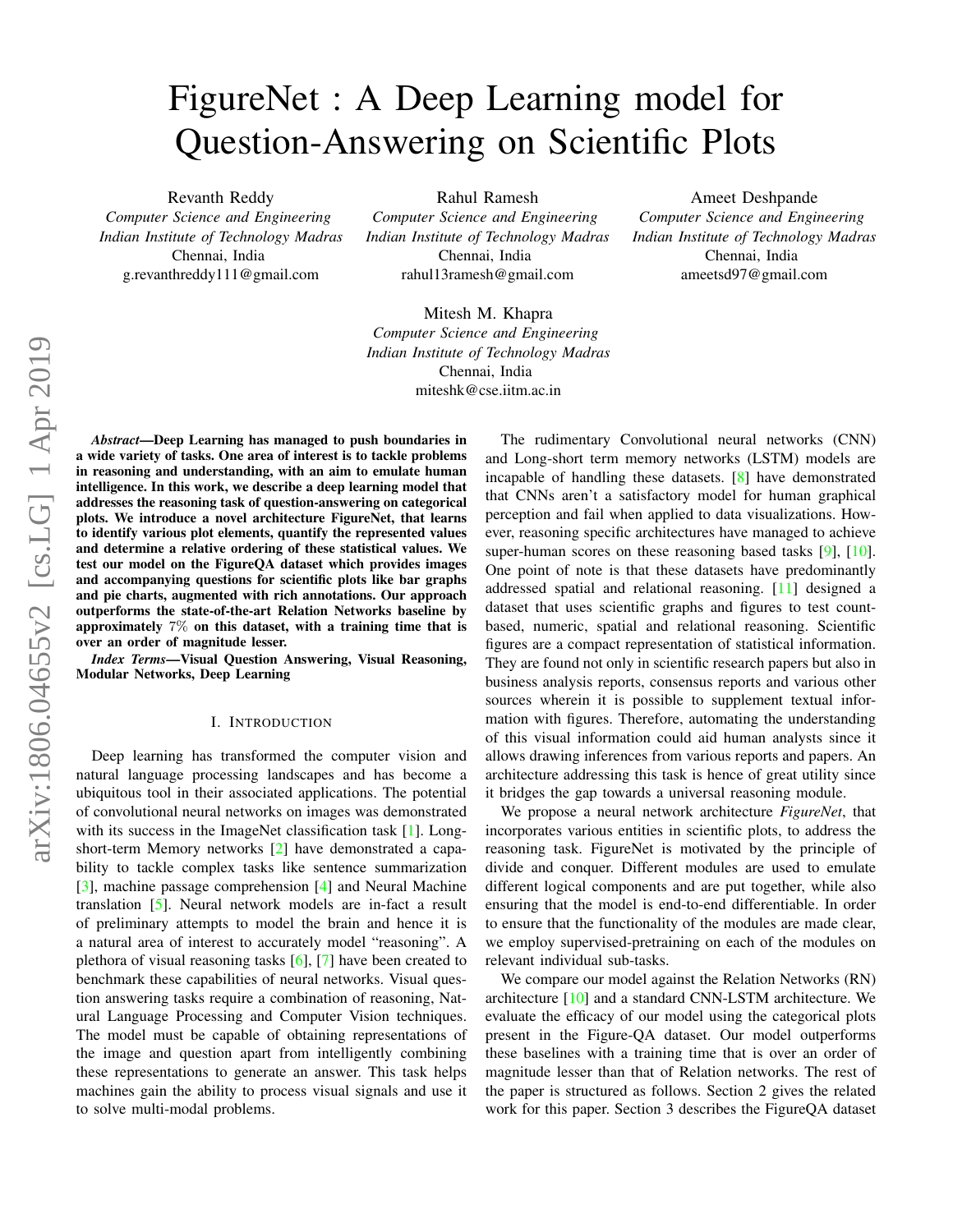[\[11\]](#page-7-10) and introduces the RN baseline. In Section 4, we lay out our approach for question answering on categorical plots like bar graphs and pie charts. In Section 5, we explain our training process and show improvements over various baselines on the FigureQA dataset. This is followed by a collection of ablation studies that dissect the different components of our model. Section 6 gives a methodology for extending our approach to real-life figures. Finally, Section 7 concludes the paper and highlights directions for future work.

#### II. RELATED WORK

There are a variety of visual question-answering datasets [\[6\]](#page-7-5), [\[7\]](#page-7-6). These datasets however have questions which solely deal with the positional relationship between objects. Hence, the main function of the neural network here is to identify different objects and codify their positions.

The baselines for this task involve naively combining the LSTM and CNN architectures. [\[12\]](#page-7-11) describe an end-toend differentiable architecture which sets the bar for neural networks on spatial reasoning tasks. [\[13\]](#page-7-12) report results on a varied set of combinations of textual model embeddings and image embeddings. These baselines were consequently superceded by attention based models which use the image embeddings to generate attention maps over the text [\[14\]](#page-7-13). Parallel to the development of attention based architectures, several pieces of work in literature explored different fusion functions that combine image and sentence representations [\[15\]](#page-7-14). A large body of work also addresses the Visual questionanswering problem using modular networks wherein different modules are used to replicate different logical components [\[16\]](#page-7-15), [\[17\]](#page-7-16). The state of the art approaches in visual question answering use a rather simple, end-to-end differentiable model and achieve super-human performance on relational reasoning tasks [\[9\]](#page-7-8), [\[10\]](#page-7-9).

There is a plethora of literature on the advantages of pretraining in deep learning. [\[18\]](#page-7-17) discuss the difficulty of training deep architectures and the effect of unsupervised pre-training. They infer that starting the supervised optimization from pretrained weights rather than from random initialized weights consistently yields better performing classifiers. [\[19\]](#page-7-18) suggest that unsupervised pre-training acts as a regularizer and guides the learning towards basins of attraction of minima that support better generalization from the training data set.

The disadvantage of Relation Networks, FiLM [\[9\]](#page-7-8) is the computational demand of these models. Our architecture is computationally lightweight in comparison. A key requirement for our neural network model is to identify colours. Traditional convolutional layers typically mix the information content present in various channels. Inspired by the depth-wise separate convolution operation present in the Xception model [\[20\]](#page-7-19), we adopt a similar family of convolution models in our design.

## III. PRELIMINARIES

In this section, we first describe the FigureQA dataset<sup>[1](#page-1-0)</sup> which was introduced by  $[11]$ . This is followed by a description of the Relation Networks baseline for this dataset. We consider Relation Networks as our baseline since [\[10\]](#page-7-9) have shown that they outperform FiLM [\[9\]](#page-7-8) on relational reasoning.

## *A. The FigureQA Dataset*

FigureQA [\[11\]](#page-7-10) is a visual reasoning corpus which contains over a million question-answer pairs which are grounded in scientific style figures. This synthetic corpus has been designed to focus specifically on reasoning. FigureQA also has the advantage of not requiring text identification modules like OCR, since plot elements are colour-coded. It follows the general Visual Question answering setup, but also provides annotated data with bounding boxes for each figure.

100 unique colours covering the entire spectrum of colours, were chosen from the X11 named colour set. FigureQA's training, validation and test sets are constructed such that all 100 colours are seen during training. Figure [1](#page-1-1) and Figure [3](#page-2-0) are examples of different figure types with question-answer pairs. Figure [2](#page-2-1) shows an example for annotations available for each figure. Images taken from [\[11\]](#page-7-10).

<span id="page-1-1"></span>

Fig. 1: Vertical Bar graph with question-answer pairs

#### *B. Relation Networks*

Relation networks $(RN)$  were introduced by  $[10]$  as a simple yet powerful neural module for relational reasoning. Relation Networks have the ability to compute relations, just as convolutional neural networks have the ability to generate image feature map and recurrent neural networks have the ability to capture sequential dependencies. RNs have been demonstrated to achieve a state-of-the-art, superhuman performance on a challenging dataset called CLEVR [\[7\]](#page-7-6). RN takes the object representation as input and processes the relations between objects as follows:

$$
RN(O) = f_{\phi} \left( \frac{1}{N^2} \sum_{i,j} g_{\theta}(o_{i,.,} o_{j,.)} \right)
$$
 (1)

where  $O \in R^{N \times C}$  is a matrix in which the  $i^{th}$  row contains the object representation  $o_i$ ... Here,  $g_\theta$  calculates the relations

<span id="page-1-0"></span><sup>1</sup><https://datasets.maluuba.com/FigureQA>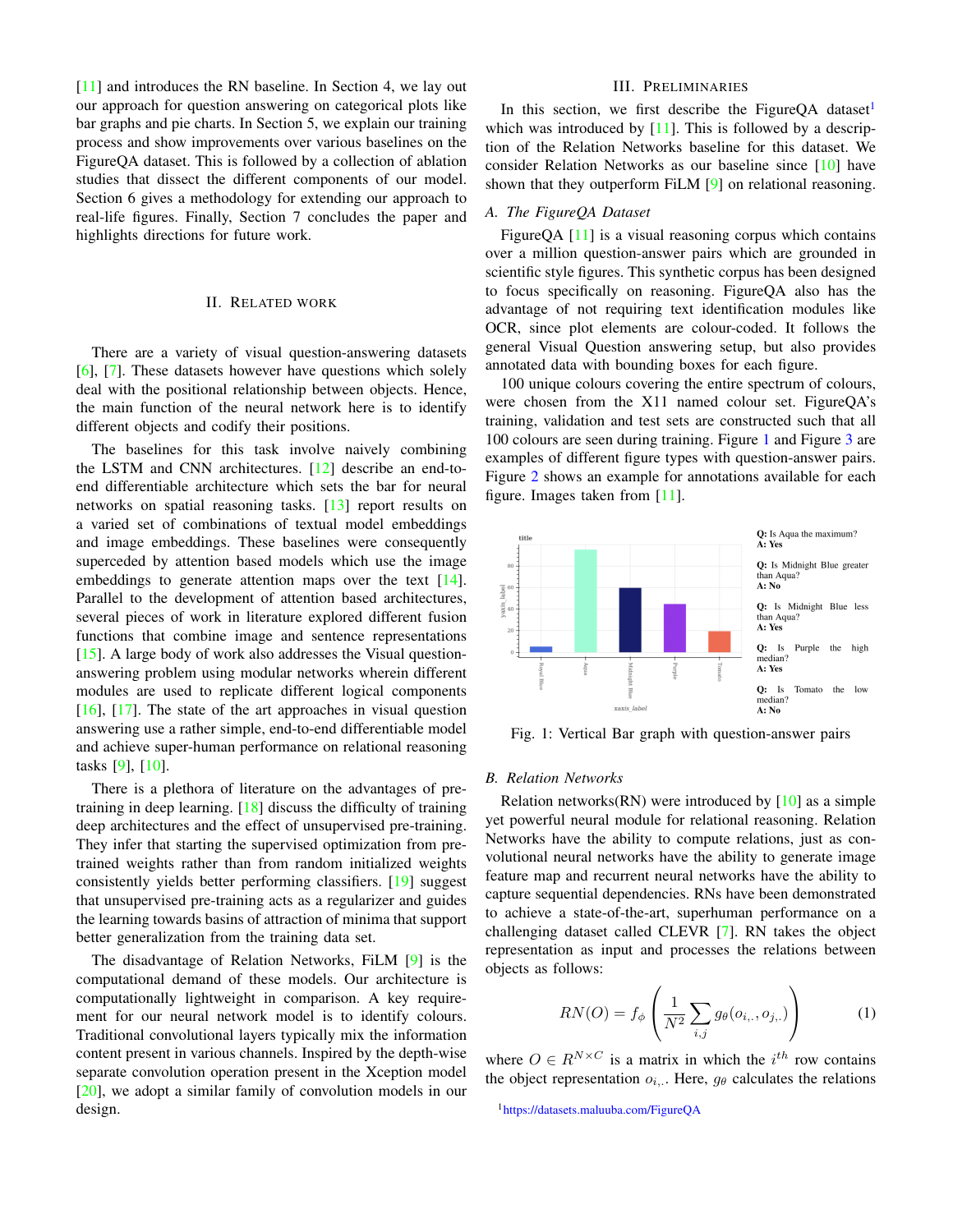<span id="page-2-1"></span>

Fig. 2: Horizontal Bar graph with annotations

<span id="page-2-0"></span>

Fig. 3: Pie chart with question-answer pairs

between a pair of objects and  $f_{\phi}$  aggregates these relations and computes the final output of the model.

For the FigureQA evaluation, the object representations are obtained from a convolutional neural network. The CNN output contains 64 feature maps each of size  $8 \times 8$ . Each pixel from this output corresponds to an object  $o_{i,j}$ . We have  $64(8 \times 8)$  such objects wherein each object has a 64 dimensional representation. The row and column coordinates of the pixel are appended to the corresponding object's representation so as to include the information about location of objects inside the feature map.

$$
o_i = \left( o_{i,1}, \cdots, o_{i,64}, \left\lfloor \frac{i-1}{8} \right\rfloor, (i-1) \bmod 8 \right) \tag{2}
$$

The input to the relation network is the set of all pairs of object representations, which are concatenated with the question encoding. The question encoding is obtained from an LSTM which has a hidden unit size of 256 in the RN baseline.  $g_{\theta}$  processes each of the object pairs separately to produce a representation for the relations between the objects. These relation representations are then summed up and given as input to  $f_{\phi}$ , which gives the final output. For training the model, four parallel workers were used. The average of the gradients from the workers was used to update the parameters.

## IV. FIGURENET

In this section, we describe the FigureNet<sup>[1](#page-2-2)</sup> architecture that tackles the question-answering task on bar plots and pie charts. These plots have bars or sectors present in them, which we refer to as plot elements. In these figure types, the plot elements are generally distinguished by their respective colours. Thus, we can recognize a plot element by identifying the colour in which it is drawn. For example, in Figure [1,](#page-1-1) we can see that the five vertical bars are drawn in five different colours. Each image represents a sequence of numeric values and obtaining this sequence allows one to answer *any* relevant question. For the FigureQA dataset in particular, the absolute values are not required and the relative ordering suffices. For example, in Figure [1,](#page-1-1) the relative ordering of the five bars is [1,5,4,3,2]. The lower numbers represent lower numerical values for plot elements and this representation allows questions involving maximum, greater than, high median etc.. to be answered easily.

We hypothesize that tackling the larger task of answering the questions can be solved by handling the subtasks of identifying plot elements followed by arriving at a relative ordering of plot elements. We employ supervised pre-training for each of the subtasks, using the annotations provided in FigureQA dataset. The model is comprised of modules which are logically intended to tackle one specific subtask each.

## *A. Spectral Segregator Module*

The purpose of this module is to identify all plot elements and the colour of each of these elements. For vertical bar graphs, the model identifies the plot elements from left to right, for horizontal bar graphs, from bottom to top and for pie charts, in an anti-clockwise direction(starting from 0 degrees). The module takes the figure as input and outputs the probabilities of colours for each of the plot elements. By taking advantage of the fact that the number of plot elements in bar graphs and pie charts of FigureQA is always less than 11, the module has 11 output units where each output unit is a probability distribution over the 100 colours. For example,

<span id="page-2-2"></span><sup>&</sup>lt;sup>1</sup>Code is available at [FigureNet](https://github.com/revanth1996/FigureNet)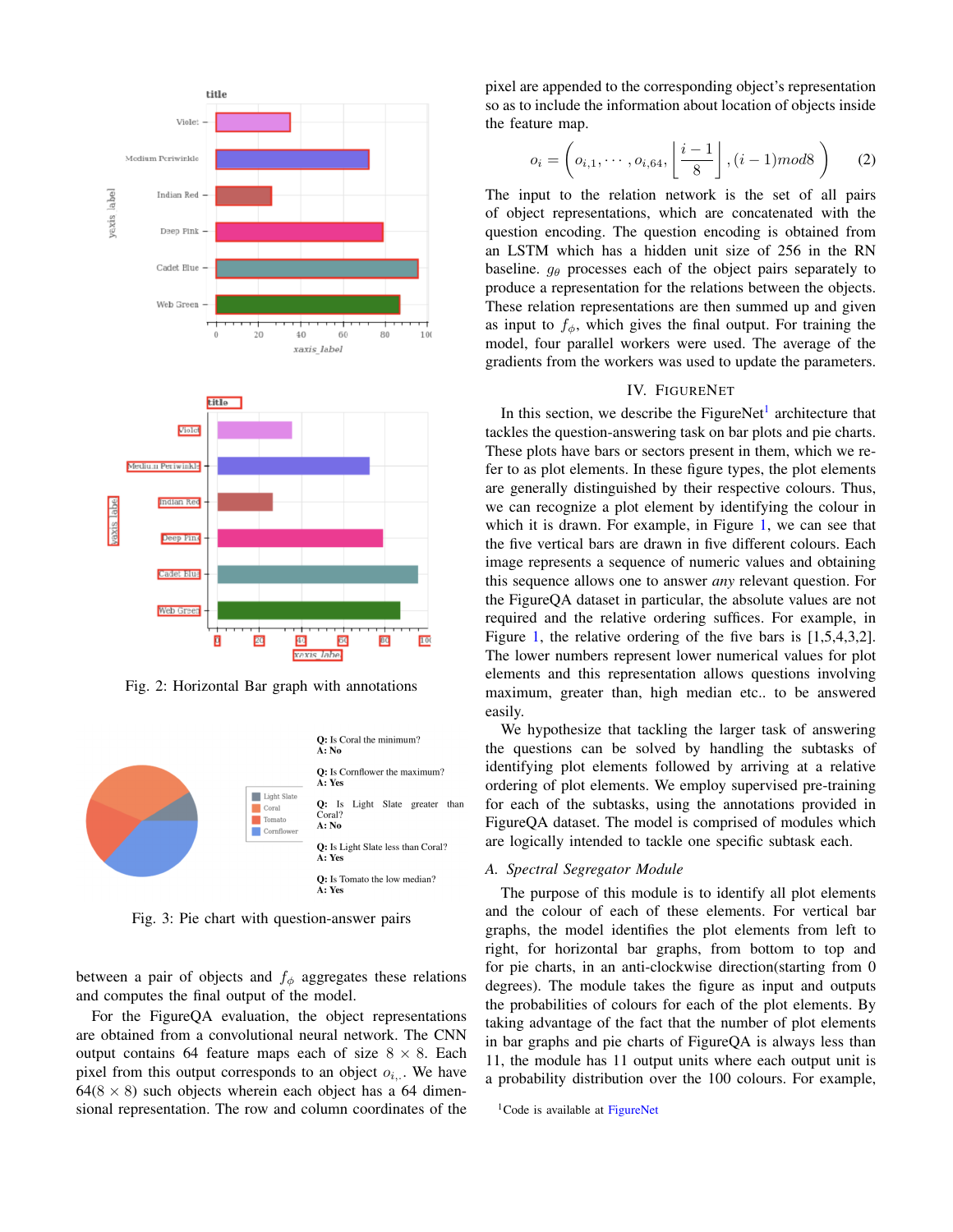<span id="page-3-0"></span>

Fig. 4: Architecture of Spectral Segregator Module - Image visualizes the sequence of convolution operations

in Figure [1,](#page-1-1) the targets for the module would be [Royal Blue, Aqua, Midnight Blue, Purple, Tomato, STOP, STOP, STOP, STOP, STOP, STOP] where *STOP* represents that there are no more plot elements present and *Royal Blue* represents a onehot vector(probability distribution with a unit probability for the colour Royal Blue).

Traditional convolution layers do not suffice since they tend to aggregate the information and give an activation map that is a coarse representation of the image. Another peculiarity of the convolution operation is that the information across channels are summed over. Ideally, the channel information is required to be separated. Hence we solely use  $1 \times 1$  convolutions followed by scaling layers and depthwise convolutions.

The input to this module is an image with dimensions  $128 \times 128 \times 3$ . The first convolutional layer filters the input image with 64 kernels of size  $3 \times 3 \times 3$ . This is followed by a max-pooling layer that lowers the 2D feature map dimensions to  $64 \times 64$ . The second, third and fourth convolution layers apply  $1 \times 1$  convolutions with number of filters for each layer being 64, 128 and 256 respectively. The output feature map is of dimensions  $64 \times 64 \times 256$ . This is followed by a scaling layer that performs channel-wise multiplication of each of the 256 channels. In other words, each channel  $c$  is multiplied by a scalar parameter  $p_c$ . This operation will not change the dimensions of the feature map. The idea behind adding the  $1 \times 1$  convolution layers and scaling layer is that different colours have different channel values and these operations will help differentiate between the colours.

In the next layer, we perform depthwise convolutions with 30 kernels of size  $64\times64$  each. Since there are 256 channels in the feature map, each kernel will produce a 256 dimensional vector, thereby giving an output with dimensions  $30 \times 256$ . We add two fully connected layers on top of this, with 1048 and 512 hidden units respectively to finally output a 512 dimensional image representation. The motivation behind adding the depthwise convolutions is that each  $64 \times 64$  filter can be understood to aggregate the count of a particular colour, thereby quantifying the values represented by various coloured plot elements. These convolution operations are visualized in [4.](#page-3-0)

Regular convolutions group information across the channels. However, aggregating this information is counter-productive to the task of identifying and segregating the colours. Convolution layers are not designed to perfectly identify colours since the activation functions are often one-sided. Hence, the depthwise convolutions and scaling operations facilitate this requirement and equip the model, with an ability to differentiate colours. Figure [5](#page-3-1) is a visualization of the scaling operation and the depthwise convolution is a standard 3D convolution operation.

<span id="page-3-1"></span>

Fig. 5: Scaling layer : Each channel is multiplied by a parameter  $p_c$  with each channel assigned a distinct colour

Finally, to output the colour probabilities for each plot element, we use a modified version of a two layered LSTM network. The architecture for this can be seen in Figure [6.](#page-4-0) The 512 dimensional image representation is the initial state that is input to the LSTM. The output at every time-step is a probability distribution over the 100 colours and STOP label. Output at time step  $t$  gives the probability of colours for the  $t^{th}$  plot element. In order to mitigate the differences between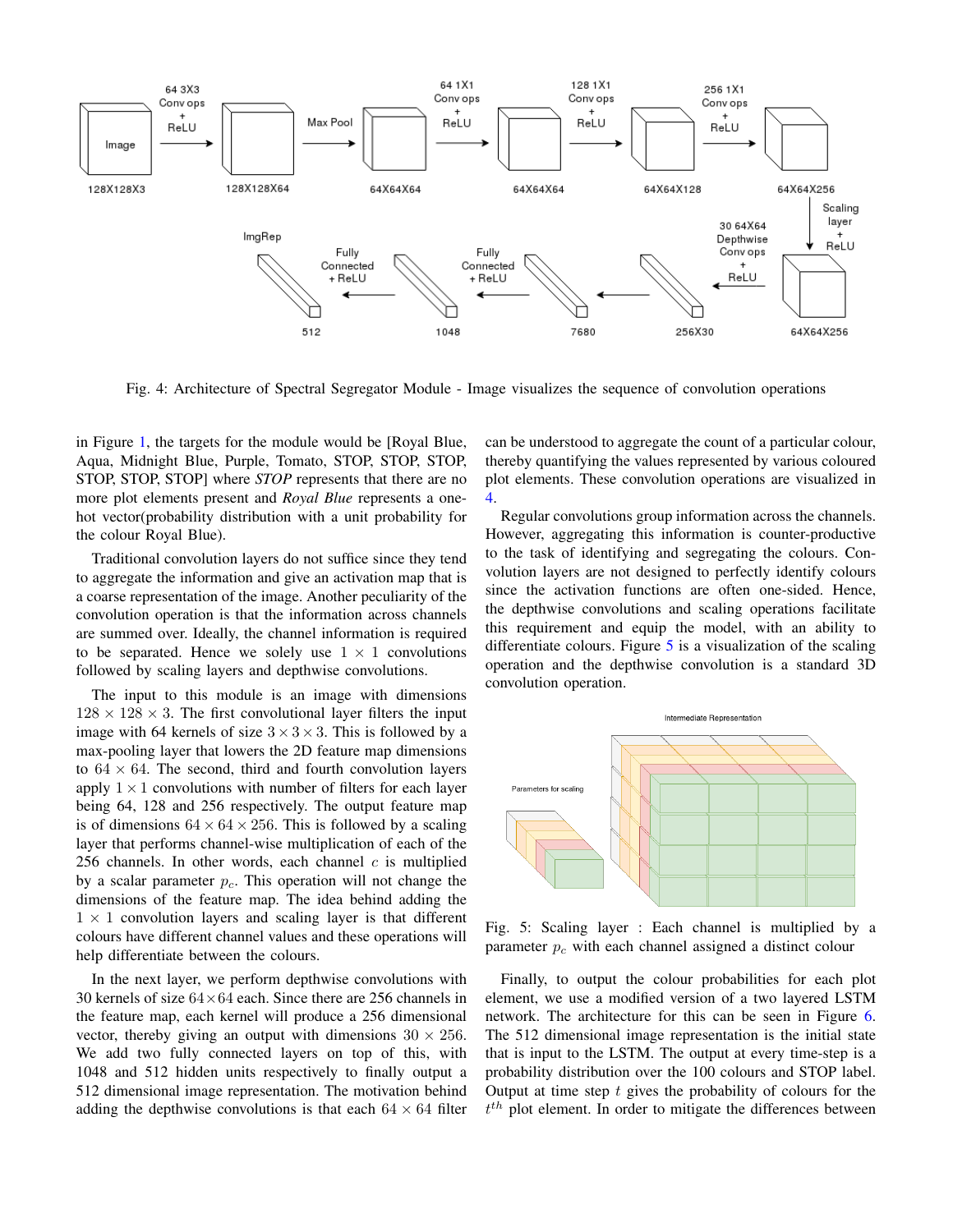the training and testing phases, the output probabilities at time step  $t - 1$  are given as input to the LSTM at time step t. This is different from a traditional LSTM in which the output is sampled from the probabilities at time step  $t-1$  and then given as input at time step  $t$ , i.e we do away with the sampling. This also allows propagating gradients from input at time step  $t$  to the output of time-step  $t - 1$ . The input at time step 1 is a 101 dimensional parameter that is learned by the network. The motivation behind using an LSTM mainly comes from the fact that the number of plot elements in a figure is not fixed and we found that using an LSTM performs better than predicting the 11 outputs at one go. If  $h_{t-1}^1, s_{t-1}^1$  and  $h_{t-1}^2, s_{t-1}^2$  are hidden states at time step t-1 for first layer and second layer respectively, the equations for finding the output probabilities at time step t are given below:

$$
h_t^1, s_t^1 = LSTM_1(o_{t-1}, h_{t-1}^1, s_{t-1}^1)
$$
 (3)

$$
h_t^2, s_t^2 = LSTM_2([h_t^1, s_t^1], h_{t-1}^2, s_{t-1}^2)
$$
 (4)

$$
o_t = softmax(ReLU(W^T h_t^2 + b))
$$
 (5)

<span id="page-4-0"></span>

Fig. 6: Architecture of Spectral Segregator Module - Custom LSTM architecture

## *B. Order Extraction Module*

This module identifies and quantifies the statistical values of each plot element, followed by sorting these values into a linear order. Since the number of plot elements in bar graphs and pie charts of FigureQA is always less than 11, the possible positions in the sorted order are [1,2,3,4,5,6,7,8,9,10], where lower numbers represent lower statistical values, with 0 being reserved as order for plot elements that are absent. For example, in Figure [1,](#page-1-1) the targets for the Order Extraction module would be one-hot values of  $[1,5,4,3,2,0,0,0,0,0]$ (i.e each element is one-hot vector). The module takes the image as input and gives the probabilities for the position in the sorted order of each of the plot element as output. We observed that the final feed-forward network learns to ignore the output probabilities for the plot elements which are absent.

The architecture for this module is almost the same as that of the Spectral Segregator module except that it has three fully connected layers with 2048, 1024, 512 hidden units respectively, after the depthwise convolutions. The output of two layered LSTM network at each time step is a probability distribution over the 11 possible relative ordering values (0 to 10). The additional parameters are required to perform the heavy lifting of the sorting operation.

#### *C. Final Feed-forward network*

We concatenate the output probabilities from the 11 timesteps in the Spectral Segregation and Order Extraction modules. Thus, we get a  $11 \times 101 + 11 \times 11 = 1232$  dimensional figure representation. We consider the output probabilities instead of sampling the outputs so that we can backpropagate the gradients through these modules when the entire network is trained end-to-end. The question representation consists of two parts, question encoding and question-colour encoding. The question encoding is produced by an LSTM with 256 hidden units. The question-colour encoding is a representation of the colours that are present in the question. It is obtained by concatenating the 100 dimensional one-hot vector of first colour in question with the  $101$  dimensional(100 colours + one label for no second colour) one-hot vector of second colour in question. The question encoding and question-colour encoding together form the question representation. The figure representation is concatenated with question representation and given as input to feed-forward neural network.

The feed-forward network has four hidden layers and one output layer. The hidden layers have 1024, 512, 256 and 256 hidden units respectively and the output layer has only 1 unit. The activations are ReLU for the hidden layers and sigmoid for the output layer. The architecture is shown in the Figure [7.](#page-5-0)

## V. EXPERIMENTS

The training set contains 60,000 images with 20,000 each for vertical bar graphs, horizontal bar graphs and pie charts. The validation and test sets contain 12,000 images each with an equal split for the 3 figure types. The annotations are available for the training and validation set but not for the test set. For the supervised pre-training task, the targets for the modules are generated from the annotations for each image provided in the FigureQA dataset. Note that the annotations are used only while pre-training the modules. The final endto-end model answers the questions by taking only the image as input.

#### *A. Training Specifics*

For pre-training the modules, a cross entropy loss between the softmax output probabilities at each time step and the onehot targets generated from the annotations, are utilized. For the question answering task, a sigmoid cross entropy loss function on the output unit of feed-forward network is made use of.

The first step involves carrying out the supervised pretraining of the Spectral Segregator and Order Extraction modules. The learning rate is 2.5e-04 and we train each of the modules for 60 epochs. Consequently, the parameters of the modules are fixed and the final feed-forward network is trained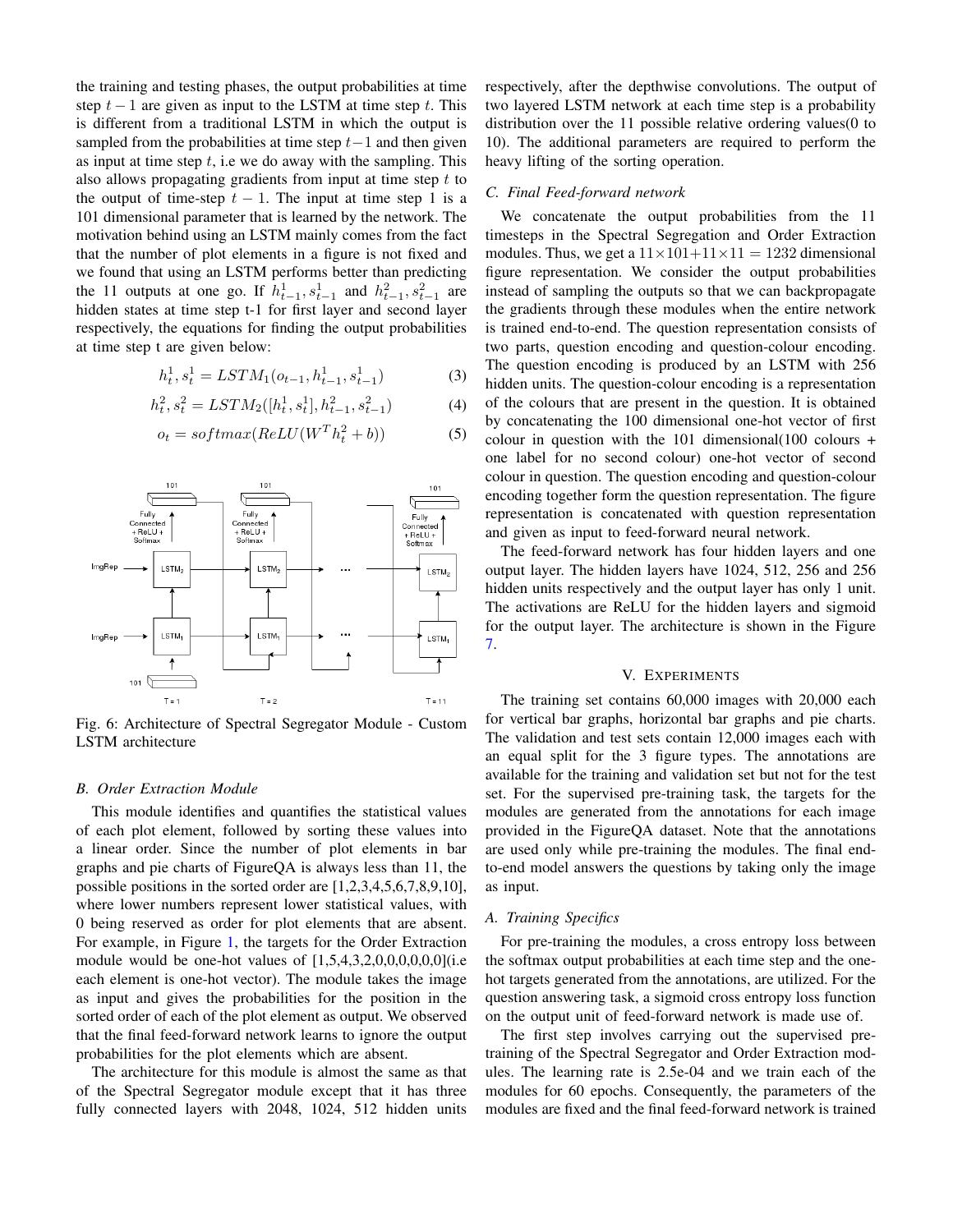<span id="page-5-0"></span>

Fig. 7: Architecture of final feedforward network

on the question answering task for 50 epochs with a learning rate of 2.5e-04. Finally, the learning rate is lowered to 2.5e-05 and the entire architecture is trained (along with the modules) end-to-end for 50 epochs. We select the model with the best performance on the validation set.

## *B. Results*

Table [I](#page-5-1) compares the performances of CNN + LSTM, Relation Networks, FigureNet and a human baseline. These numbers are obtained on a subset of the test set(as reported by  $[11]$ ). The CNN + LSTM baseline is a simple architecture that concatenates the representation of an image after passing it through a CNN, with the representation of the text after passing it through an LSTM. This concatenated representation is passed through feed-forward layers to obtain the answer. The RN baseline is identical to that described in Section 3.2. The poor performance of the CNN+LSTM baseline signifies the difficulty of the task and also shows that traditional convolution architectures are not sufficient to handle relational reasoning.

<span id="page-5-1"></span>TABLE I: Accuracy of Model.

| Model        | Accuracy |
|--------------|----------|
| $CNN + LSTM$ | 59.94    |
| RN(Baseline) | 77.33    |
| Our Model    | 84.29    |
| Human        | 93.29    |

Table  $II$  shows the performance of the models for each figure type. It can be seen that our model outperforms the baselines on all three figure types. We find that our model performs particularly well on pie charts and the performance on this figure type is closest to human performance.

TABLE II: Accuracy per figure type.

<span id="page-5-2"></span>

| <i>Figure Type</i> | $CNN + LSTM$ | RN(Baseline) | Our Model | Human |
|--------------------|--------------|--------------|-----------|-------|
| Vertical Bar       | 60.84        | 77.53        | 87.09     | 95.90 |
| Horizontal Bar     | 61.06        | 75.76        | 82.19     | 96.03 |
| Pie Chart          | 57.91        | 78.71        | 83.69     | 88 26 |

We observed that model performance is close to human performance for questions on maximum, minimum and comparison of plot elements. From Table [III,](#page-5-3) we can see that questions on low median and high median are the most difficult for models as well as humans.

TABLE III: Accuracy per question type.

<span id="page-5-3"></span>

| Template                | $CNN + LSTM$ | RN(Baseline) | Our Model | Human |
|-------------------------|--------------|--------------|-----------|-------|
| Is X the minimum?       | 60.12        | 75.55        | 89.86     | 97.06 |
| Is X the maximum?       | 64.70        | 89.29        | 90.25     | 97.18 |
| Is X the low median?    | 54.87        | 68.94        | 73.74     | 86.39 |
| Is $X$ the high median? | 55.83        | 69.37        | 73.71     | 86.91 |
| Is $X$ less than $Y$ ?  | 62.31        | 80.63        | 89.40     | 96.15 |
| Is X greater than Y?    | 62.07        | 80.85        | 89.58     | 96.15 |

We also show the performance of the modules in our model. We report the accuracy of the individual modules used for identifying plot elements and their relative orders.

TABLE IV: Performance of the modules in the model.

| Module                  | Accuracy |
|-------------------------|----------|
| Spectral Segregator     | 80.82    |
| <b>Order Extraction</b> | 74.31    |

## *C. Ablation Studies*

We perform an ablative analysis to highlight the essentiality of different components of the model.

*1) Effect of using LSTM:* Both the Spectral Segregator and Order Extraction modules use two layered LSTM to output the identities and relative orders of the plot elements. We investigate the effect of using the LSTM network.

First, we study the advantage of not using sampling. In the two layered LSTMs present in each of the modules, the output probabilities at time step  $t-1$  are given as input to time step  $t$ . This is a modification to the standard approach where a vector is sampled from the output probabilities of time step  $t-1$ , and the sampled one-hot vector is fed as input at time step  $t$ . The disadvantage with the standard approach is the discrepancy during the training and testing phases. Instead, we directly feed the output probabilities of the previous time step as input to current time step. From Table  $V$ , it is evident that there is a drop in performance when using a sampling based approach.

Next, we investigate the effect of using two layers in the LSTM. We train another model that uses a single layer LSTM. We observe a huge drop in accuracy as shown in Table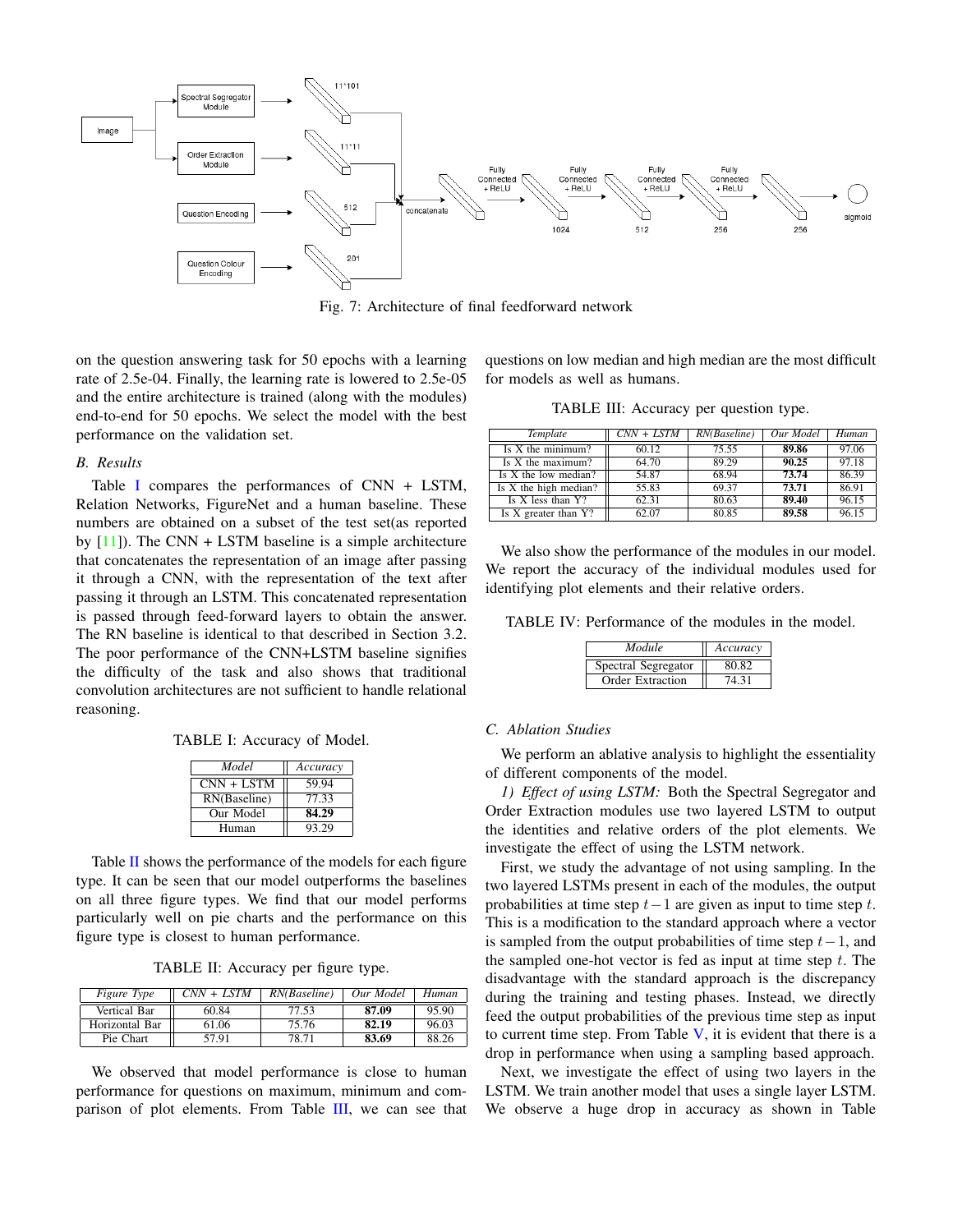<span id="page-6-0"></span>TABLE V: Comparing effect of LSTM modifications.

| Model         | Accuracy |
|---------------|----------|
| Our Model     | 84.29    |
| With sampling | 81.61    |
| 1 layer LSTM  | 75.29    |
| Without LSTM  | 73.19    |

[V,](#page-6-0) which signifies the greater representational capacity of a two layered LSTM. The drop in performance of the Order Extraction module was much higher than that of the Spectral Segregator module, thereby emphasizing that the second layer of the LSTM is essential for the sorting sub-task.

Finally, we train our model by removing the LSTM and predicting the 11 outputs in the modules at one go. We observed a drop in performance compared to using an LSTM. We notice that in the absence of LSTMs, the model predicts the same plot element multiple times. We hypothesize that the lack of LSTMs result in a model that is unaware of the previously predicted plot elements, resulting in repeated predictions.

*2) Effect of using Depthwise convolutions:* Finally, we study how depthwise convolutions are essential to each module. We train our modules by replacing the depthwise convolutions with typical  $3 \times 3$  convolutions. As shown in Table [VI,](#page-6-1) the performance of the modules dropped on removing the depthwise convolutions. We hypothesize that depthwise convolutions equip the model with an ability to differentiate colours more easily. This claim is strengthened by the fact that the Spectral Segregator module has a larger drop in performance on removing the depthwise convolutions. The ability to distinguish colours is easier when the channel information is not entirely aggregated. Since traditional convolutions sum along all channels, the learned network parameters are incapable of retaining critical information across layers, hence leading to poor performances.

<span id="page-6-1"></span>TABLE VI: Performance without Depthwise Convolutions.

| Model                          | Spectral Seg. | Order Extraction |
|--------------------------------|---------------|------------------|
| With Depthwise Convolutions    | 80.82         | 74.31            |
| Without Depthwise Convolutions | 15.76         | 54.04            |

#### *D. Training time comparison*

The Relation Networks baseline has a considerably larger training time than the FigureNet architecture. The computational complexity of RNs arise from the need to process  $\binom{N}{2}$ combinations of the vectors in the last CNN feature map. Each of these combinations have to pass through a MLP before they can be aggregated. The large improvement in training time can be attributed to the knowledge imbibed by the pre-training tasks.

The Relation Networks baseline was trained on FigureQA using an open-source implementation<sup>[2](#page-6-2)</sup> of Relation Networks. The model was trained on a machine with a single Nvidia-1080Ti GPU and 8 CPU cores. The model was run for 600,000 steps (as done in  $[11]$ ).

<span id="page-6-2"></span><sup>2</sup><https://github.com/vmichals/FigureQA-baseline>

The training for the FigureNet model was done on a machine with 4 CPU cores and a single Nvidia K80 GPU. Since the FigureNet architecture incorporates pre-training, the reported training time corresponds to the summation of the individual tasks/steps. The training times are presented in Table [VII.](#page-6-3) Note that although there exists a discrepancy in the hardware used, the configuration used to train the Relation Network is better and hence the difference in training times is expected to be larger.

<span id="page-6-3"></span>TABLE VII: Comparing training times of RNs and FigureNet.

| Model                    | Time(hours) |
|--------------------------|-------------|
| <b>Relation Networks</b> | 354.79      |
| FigureNet                | 28.50       |
| Spectral Segregator      | 7.10        |
| <b>Order Extraction</b>  | 6.58        |
| Feed-forward layer       | 4.25        |
| End-to End               | 10.47       |

#### VI. EXTENDING TO BEYOND SYNTHETIC FIGURES

Real life scientific figures need not have a mapping between the plot element colour and name, since the plot elements can be indistinguishably coloured in each figure. Hence, there is a need to identify the plot element names from the axis/legend in the figure. Here, we give an approach for extending the current modules to real life figures:

- 1) The bounding box annotations, as shown in Figure [2,](#page-2-1) can be used to train a detection model. This model detects the bounding boxes around the plot element names on the axis or legend.
- 2) Optical Character Recognition(OCR) can be used to get the plot element names from the detected bounding boxes. The detection model + OCR replaces the Spectral Segregator module that we used earlier.
- 3) The Order Extraction module can be used as is, to obtain the relative ordering of plot elements.
- 4) The figure representation is formed by concatenating the word embeddings of plot element names obtained, with the outputs from Order Extraction module.
- 5) This figure representation, combined with the question encoding, can be used for the final question answering task on real-life scientific plots/figures.

## VII. CONCLUSION AND FUTURE WORK

In this work, we proposed a novel architecture for question answering on categorical plots like bar graphs and pie charts. The model aims to tackle the visual and numeric reasoning tasks by using modular components. We formulated supervised pre-training tasks to train simpler modules and then combined these modules to solve the question answering task. We ensure that each of the modules is differentiable so that once we incorporate the pre-trained modules into our network, the entire architecture can be trained end-to-end.

Our model performs significantly better than the stateof-the-art Relation Networks baseline and the CNN+LSTM baseline. We show improvements in accuracy for each figure